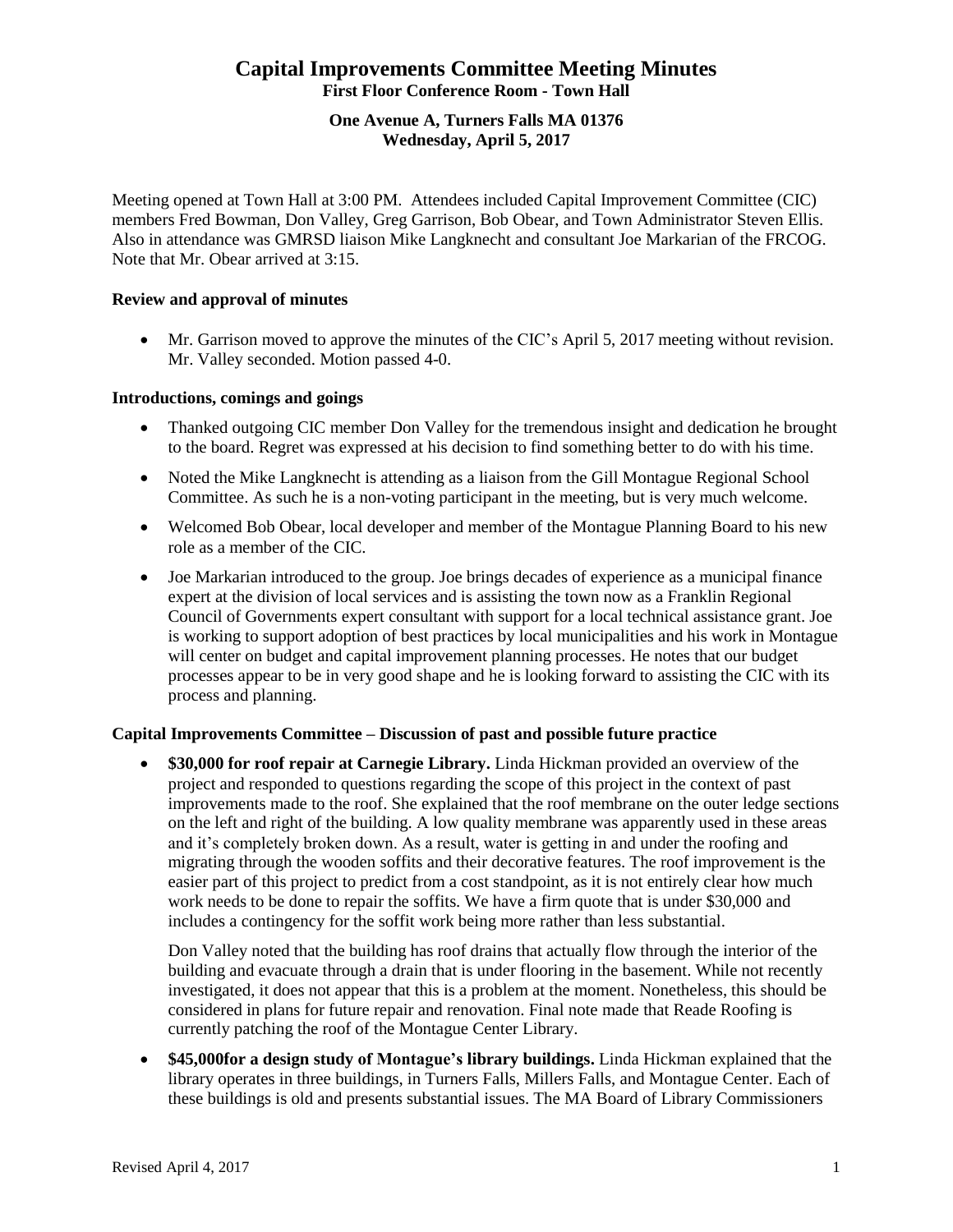suggested to her that a full inventory of what is needed should be developed, along with a recommended schedule for renovation/repair.

Linda based her request on an estimate from an architect who specializes in Carnegie building renovations. The budget she describes would be expected to cover his or another architect's costs to examine all three buildings, inventory critical needs, develop a recommended schedule or repair with cost estimates, and provide initial drawings to support grant applications. This work would inform Linda's decisions re: maintenance and repair of these building in the coming years, and even perhaps whether to continue to invest in a building. She noted that the Library Building Authority may revise its grant programs to better reflect the needs of smaller communities and also discussed the challenge of leveraging Mass Historic grant programs that may have too many strings in their requirements.

*Mr. Valley moved to recommend the Library Commission's request for \$30,000 to repair the Carnegie Library roof to the Finance Committee. Mr. Garrison seconded. Motion passed 4-0.*

*Mr. Valley moved to recommend the Library Commission's request for \$45,000 for a design study encompassing Montague's three library buildings to the Finance Committee. Mr. Garrison seconded. Motion passed 4-0.*

# **GMRSD Additional Capital Project Expense**

 **\$22,850 to increase Article 8 of the 9/29/16 Special Town Meeting**, which appropriated \$60,000 to restructuring the stage at Hillcrest Elementary School. This project was previously considered and approved by Town Meeting, but will require additional appropriation to ensure the stage is accessible and to ensure the accessibility ramp is not placed at the front of the stage. GMRSD intends to fund this through unspent monies from previous appropriations associated with the Sheffield boiler and a school security project.

*The committee took this matter under advisement.*

#### **Cemetery Commission**

 **\$65,000 for road construction to create access to Dry Hill Cemetery.** The cost estimated for this improvement was derived from previous estimates developed in 2007, though the scope of the project is not entirely aligned. The committee feels the basis for cost is too unclear for approval at this time. The committee would like more specifics relative to the cost and the final condition of access that would result from the project.

*Mr. Garrison moved to recommend the Cemetery Commission's request for \$65,000 to improve vehicular access to the Dry Hill Cemetery to the Finance Committee. Mr. Valley seconded. Motion failed 0-4.*

#### **Department of Public Works**

 **Re-consideration of DPW discretionary account recommendation.** In light of the unexpected need to replace a snow plow this winter, which depleted the balance in the discretionary account and required a reserve fund transfer, the committee is to consider whether to increase its previous recommendation to the finance committee from \$75,000 to \$100,000 for the DPW discretionary account. This would align with a recent finance committee vote.

*Mr. Valley moved to support the Finance Commission's recommendation for \$100,000 for the FY18 DPW discretionary account. Mr. Garrison seconded. Motion passed 4-0.*